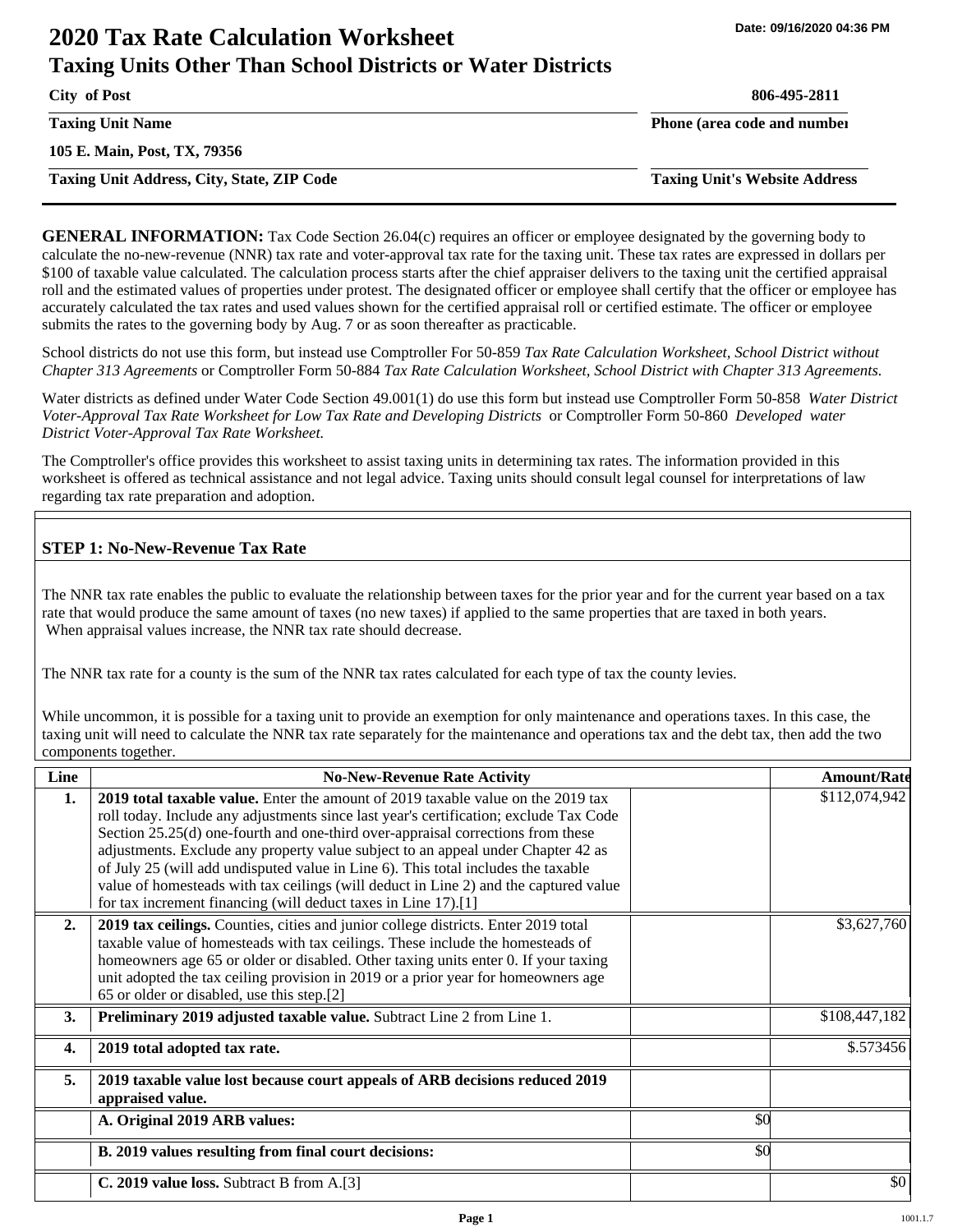| Line | <b>No-New-Revenue Rate Activity</b>                                                                                                                                                                                                                                                                                                                                                                                                                                                |                 | <b>Amount/Rate</b> |
|------|------------------------------------------------------------------------------------------------------------------------------------------------------------------------------------------------------------------------------------------------------------------------------------------------------------------------------------------------------------------------------------------------------------------------------------------------------------------------------------|-----------------|--------------------|
| 6.   | 2019 taxable value subject to an appeal under Chapter 42, as of July 25.                                                                                                                                                                                                                                                                                                                                                                                                           |                 |                    |
|      | A. 2019 ARB certified value:                                                                                                                                                                                                                                                                                                                                                                                                                                                       | $\theta$        |                    |
|      | B. 2019 disputed value:                                                                                                                                                                                                                                                                                                                                                                                                                                                            | $\Omega$        |                    |
|      | C. 2019 undisputed value Subtract B from A.[4]                                                                                                                                                                                                                                                                                                                                                                                                                                     |                 | $\theta$           |
| 7.   | 2019 Chapter 42-related adjusted values. Add Line 5 and 6                                                                                                                                                                                                                                                                                                                                                                                                                          |                 | $\overline{0}$     |
| 8.   | 2019 taxable value, adjusted for court-ordered reductions. Add Lines 3 and 7                                                                                                                                                                                                                                                                                                                                                                                                       |                 | \$108,447,182      |
| 9.   | 2019 taxable value of property in territory the taxing unit deannexed after Jan.<br>1, 2019. Enter the 2019 value of property in deannexed territory.[5]                                                                                                                                                                                                                                                                                                                           |                 | \$0                |
| 10.  | 2019 taxable value lost because property first qualified for an exemption in<br>2020. If the taxing unit increased an original exemption, use the difference between<br>the original exempted amount and the increased exempted amount. Do not include<br>value lost due to freeport, goods-in-transit, temporary disaster exemptions. Note<br>that lowering the amount or percentage of an existing exemption in 2020 does not<br>create a new exemption or reduce taxable value. |                 |                    |
|      | A. Absolute exemptions. Use 2019 market value:                                                                                                                                                                                                                                                                                                                                                                                                                                     | $\overline{50}$ |                    |
|      | B. Partial exemptions. 2020 exemption amount or 2020 percentage exemption<br>times 2019 value:                                                                                                                                                                                                                                                                                                                                                                                     | \$0             |                    |
|      | C. Value loss. Add A and B.[6]                                                                                                                                                                                                                                                                                                                                                                                                                                                     |                 | \$0                |
| 11.  | 2019 taxable value lost because property first qualified for agricultural<br>appraisal (1-d or 1-d-1), timber appraisal, recreational/scenic appraisal or<br>public access airport special appraisal in 2020. Use only properties that qualified<br>in 2020 for the first time; do not use properties that qualified in 2019.                                                                                                                                                      |                 |                    |
|      | A. 2019 market value:                                                                                                                                                                                                                                                                                                                                                                                                                                                              | \$1,062,351     |                    |
|      | B. 2020 productivity or special appraised value:                                                                                                                                                                                                                                                                                                                                                                                                                                   | \$0             |                    |
|      | C. Value loss. Subtract B from A.[7]                                                                                                                                                                                                                                                                                                                                                                                                                                               |                 | \$1,062,351        |
| 12.  | Total adjustments for lost value. Add Lines 9, 10C and 11C.                                                                                                                                                                                                                                                                                                                                                                                                                        |                 | \$1,062,351        |
| 13.  | Adjusted 2019 taxable value. Subtract Line 12 from Line 8                                                                                                                                                                                                                                                                                                                                                                                                                          |                 | \$107,384,831      |
| 14.  | Adjusted 2019 total levy. Multiply Line 4 by Line 13 and divide by \$100                                                                                                                                                                                                                                                                                                                                                                                                           |                 | \$615,804          |
| 15.  | Taxes refunded for years preceding tax year 2019. Enter the amount of taxes<br>refunded by the district for tax years preceding tax year 2019. Types of refunds<br>include court decisions, Tax Code Section 25.25(b) and (c) corrections and Tax<br>Code Section 31.11 payment errors. Do not include refunds for tax year 2019. This<br>line applies only to tax years preceding tax year 2019.[8]                                                                               |                 | \$0                |
| 16.  | Taxes in tax increment financing (TIF) for tax year 2019 Enter the amount of<br>taxes paid into the tax increment fund for a reinvestment zone as agreed by the<br>taxing unit. If the taxing unit has no 2020 captured appraised value in Line 18D,<br>enter $0.9$ ]                                                                                                                                                                                                              |                 | \$0                |
| 17.  | Adjusted 2019 levy with refunds and TIF adjustment. Add Lines 14, and 15,<br>subtract Line 16.[10]                                                                                                                                                                                                                                                                                                                                                                                 |                 | \$615,804          |
| 18.  | Total 2020 taxable value on the 2020 certified appraisal roll today. This value<br>includes only certified values or certified estimate of values and includes the total<br>taxable value of homesteads with tax ceilings (will deduct in Line 20). These<br>homesteads include homeowners age 65 or older or disabled.[11]                                                                                                                                                        |                 |                    |
|      | A. Certified values:                                                                                                                                                                                                                                                                                                                                                                                                                                                               | \$106,501,485   |                    |
|      | B. Counties: Include railroad rolling stock values certified by the Comptroller's<br>office.                                                                                                                                                                                                                                                                                                                                                                                       | \$0             |                    |
|      | C. Pollution control and energy storage system exemption: Deduct the value of<br>property exempted for the current tax year for the first time as pollution control or<br>energy storage system property                                                                                                                                                                                                                                                                           | \$0             |                    |
|      | D. Tax increment financing: Deduct the 2020 captured appraised value of<br>property taxable by a taxing unit in a tax increment financing zone for which the<br>2020 taxes will be deposited into the tax increment fund. Do not include any new                                                                                                                                                                                                                                   | \$0             |                    |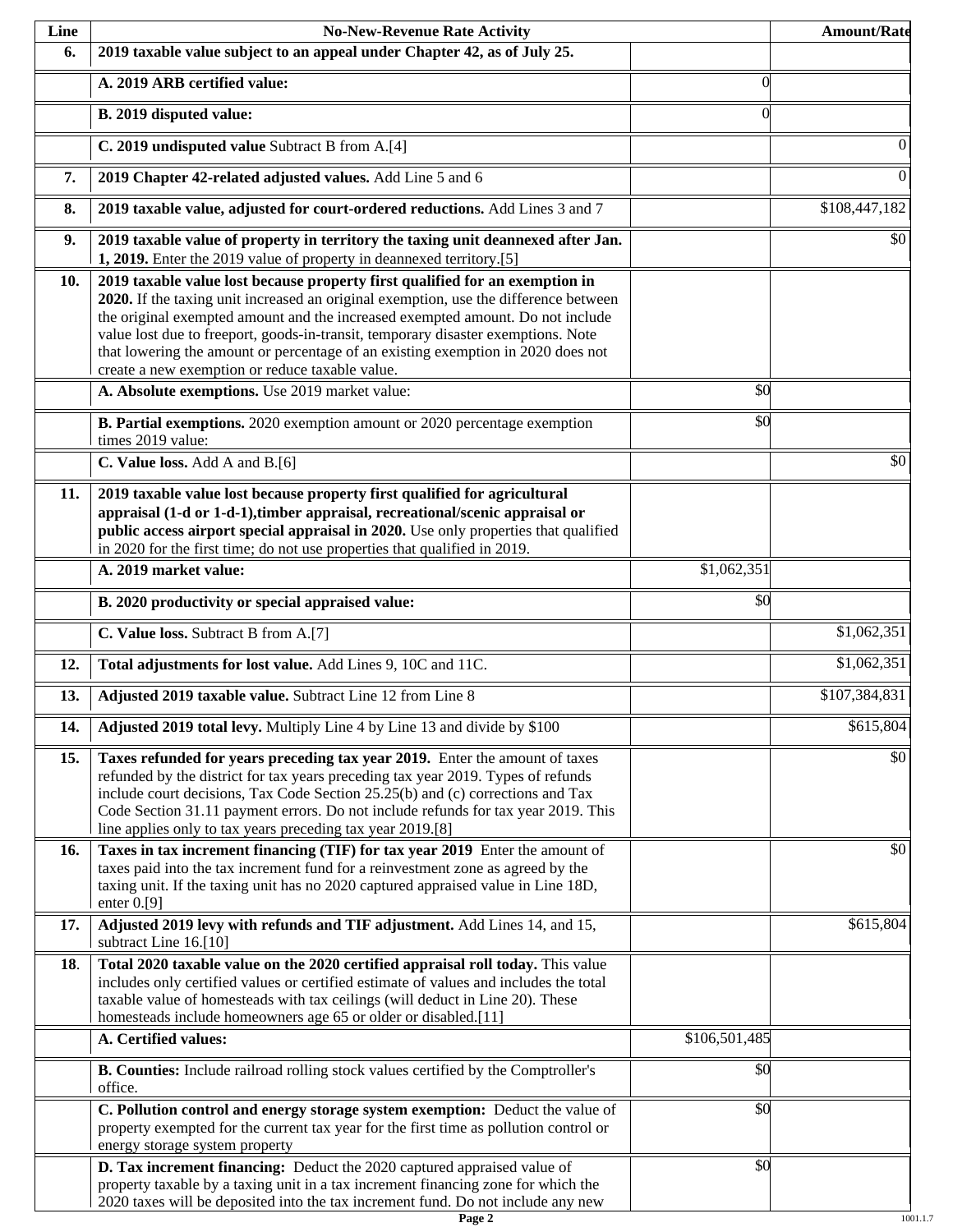| Line                                                     |                                                                                                                                                                                                                                                                                                                                                                                                                                                                                                                                                                                                                                                                                                                                                                                                                       | <b>No-New-Revenue Rate Activity</b> |     | <b>Amount/Rate</b> |
|----------------------------------------------------------|-----------------------------------------------------------------------------------------------------------------------------------------------------------------------------------------------------------------------------------------------------------------------------------------------------------------------------------------------------------------------------------------------------------------------------------------------------------------------------------------------------------------------------------------------------------------------------------------------------------------------------------------------------------------------------------------------------------------------------------------------------------------------------------------------------------------------|-------------------------------------|-----|--------------------|
|                                                          | property value that will be included in Line 23 below.[12]                                                                                                                                                                                                                                                                                                                                                                                                                                                                                                                                                                                                                                                                                                                                                            |                                     |     |                    |
|                                                          | E. Total 2020 value Add A and B, then subtract C and D                                                                                                                                                                                                                                                                                                                                                                                                                                                                                                                                                                                                                                                                                                                                                                |                                     |     | \$106,501,485      |
| 19.                                                      | Total value of properties under protest or not included on certified appraisal<br>roll.[13]                                                                                                                                                                                                                                                                                                                                                                                                                                                                                                                                                                                                                                                                                                                           |                                     |     |                    |
|                                                          | A. 2020 taxable value of properties under protest The chief appraiser certifies a<br>list of properties still under ARB protest. The list shows the appraisal district's<br>value and the taxpayer's claimed value, if any, or an estimate of the value if the<br>taxpayer wins. For each of the properties under protest, use the lowest of these<br>values. Enter the total value under protest.[14]                                                                                                                                                                                                                                                                                                                                                                                                                |                                     | \$0 |                    |
|                                                          | B. 2020 value of properties not under protest or included on certified appraisal<br>roll. The chief appraiser gives taxing units a list of those taxable properties that the<br>chief appraiser knows about but are not included in the appraisal roll certification.<br>These properties also are not on the list of properties that are still under protest. On<br>this list of properties, the chief appraiser includes the market value, appraised value<br>and exemptions for the preceding year and a reasonable estimate of the market<br>value, appraised value and exemptions for the current year. Use the lower market,<br>appraised or taxable value (as appropriate). Enter the total value of property not on<br>the certified roll.[15]<br>C. Total value under protest or not certified. Add A and B. |                                     | \$0 | \$0                |
| 20.                                                      | 2020 tax ceilings. Counties, cities and junior colleges enter 2020 total taxable value<br>of homesteads with tax ceilings. These include the homesteads of homeowners age<br>65 or older or disabled. Other taxing units enter 0. If your taxing unit adopted the<br>tax ceiling provision in 2019 or a prior year for homeowners age 65 or older or<br>disabled, use this step.[16]                                                                                                                                                                                                                                                                                                                                                                                                                                  |                                     |     | \$1,062,351        |
| 21.                                                      | 2020 total taxable value. Add Lines 18E and 19C. Subtract Line 20C.[17]                                                                                                                                                                                                                                                                                                                                                                                                                                                                                                                                                                                                                                                                                                                                               |                                     |     | \$105,439,134      |
| 22.                                                      | Total 2020 taxable value of properties in territory annexed after Jan. 1, 2019.<br>Include both real and personal property. Enter the 2020 value of property in<br>territory annexed.[18]                                                                                                                                                                                                                                                                                                                                                                                                                                                                                                                                                                                                                             |                                     |     | \$0                |
| 23.                                                      | Total 2020 taxable value of new improvements and new personal property<br>located in new improvements. New means the item was not on the appraisal roll in<br>2019. An improvement is a building, structure, fixture or fence erected on or affixed<br>to land. New additions to existing improvements may be included if the appraised<br>value can be determined. New personal property in a new improvement must have<br>been brought into the taxing unit after Jan. 1, 2019 and be located in a new<br>improvement. New improvements do include property on which a tax abatement<br>agreement has expired for 2020.[19]                                                                                                                                                                                         |                                     |     | \$0                |
| 24.                                                      | Total adjustments to the 2020 taxable value. Add Lines 22 and 23.                                                                                                                                                                                                                                                                                                                                                                                                                                                                                                                                                                                                                                                                                                                                                     |                                     |     | \$0                |
| 25.                                                      | Adjusted 2020 taxable value. Subtract Line 24 from Line 21.                                                                                                                                                                                                                                                                                                                                                                                                                                                                                                                                                                                                                                                                                                                                                           |                                     |     | \$105,439,134      |
| 26.                                                      | 2020 NNR tax rate. Divide Line 17 by Line 25 and multiply by \$100.[20]                                                                                                                                                                                                                                                                                                                                                                                                                                                                                                                                                                                                                                                                                                                                               |                                     |     | \$.584037 / \$100  |
| 27.                                                      | <b>COUNTIES ONLY.</b> Add together the NNR tax rates for each type of tax the<br>county levies. The total is the 2020 county NNR tax rate.[21]                                                                                                                                                                                                                                                                                                                                                                                                                                                                                                                                                                                                                                                                        |                                     |     |                    |
|                                                          | [1]Tex. Tax Code Section                                                                                                                                                                                                                                                                                                                                                                                                                                                                                                                                                                                                                                                                                                                                                                                              | [2] Tex. Tax Code Section           |     |                    |
|                                                          | [3]Tex. Tax Code Section                                                                                                                                                                                                                                                                                                                                                                                                                                                                                                                                                                                                                                                                                                                                                                                              | [4] Tex. Tax Code Section           |     |                    |
|                                                          | [5] Tex. Tax Code Section                                                                                                                                                                                                                                                                                                                                                                                                                                                                                                                                                                                                                                                                                                                                                                                             | [6] Tex. Tax Code Section           |     |                    |
|                                                          | [7] Tex. Tax Code Section                                                                                                                                                                                                                                                                                                                                                                                                                                                                                                                                                                                                                                                                                                                                                                                             | [8] Tex. Tax Code Section           |     |                    |
|                                                          | [9]Tex. Tax Code Section                                                                                                                                                                                                                                                                                                                                                                                                                                                                                                                                                                                                                                                                                                                                                                                              | [10]Tex. Tax Code Section           |     |                    |
|                                                          | [11] Tex. Tax Code Section                                                                                                                                                                                                                                                                                                                                                                                                                                                                                                                                                                                                                                                                                                                                                                                            | [12] Tex. Tax Code Section          |     |                    |
|                                                          | [13] Tex. Tax Code Section                                                                                                                                                                                                                                                                                                                                                                                                                                                                                                                                                                                                                                                                                                                                                                                            | [14] Tex. Tax Code Section          |     |                    |
|                                                          | [15] Tex. Tax Code Section                                                                                                                                                                                                                                                                                                                                                                                                                                                                                                                                                                                                                                                                                                                                                                                            | [16] Tex. Tax Code Section          |     |                    |
| [17] Tex. Tax Code Section<br>[18] Tex. Tax Code Section |                                                                                                                                                                                                                                                                                                                                                                                                                                                                                                                                                                                                                                                                                                                                                                                                                       |                                     |     |                    |
|                                                          | [19]Tex. Tax Code Section                                                                                                                                                                                                                                                                                                                                                                                                                                                                                                                                                                                                                                                                                                                                                                                             | [20]Tex. Tax Code Section           |     |                    |

**[21]Tex. Tax Code Section**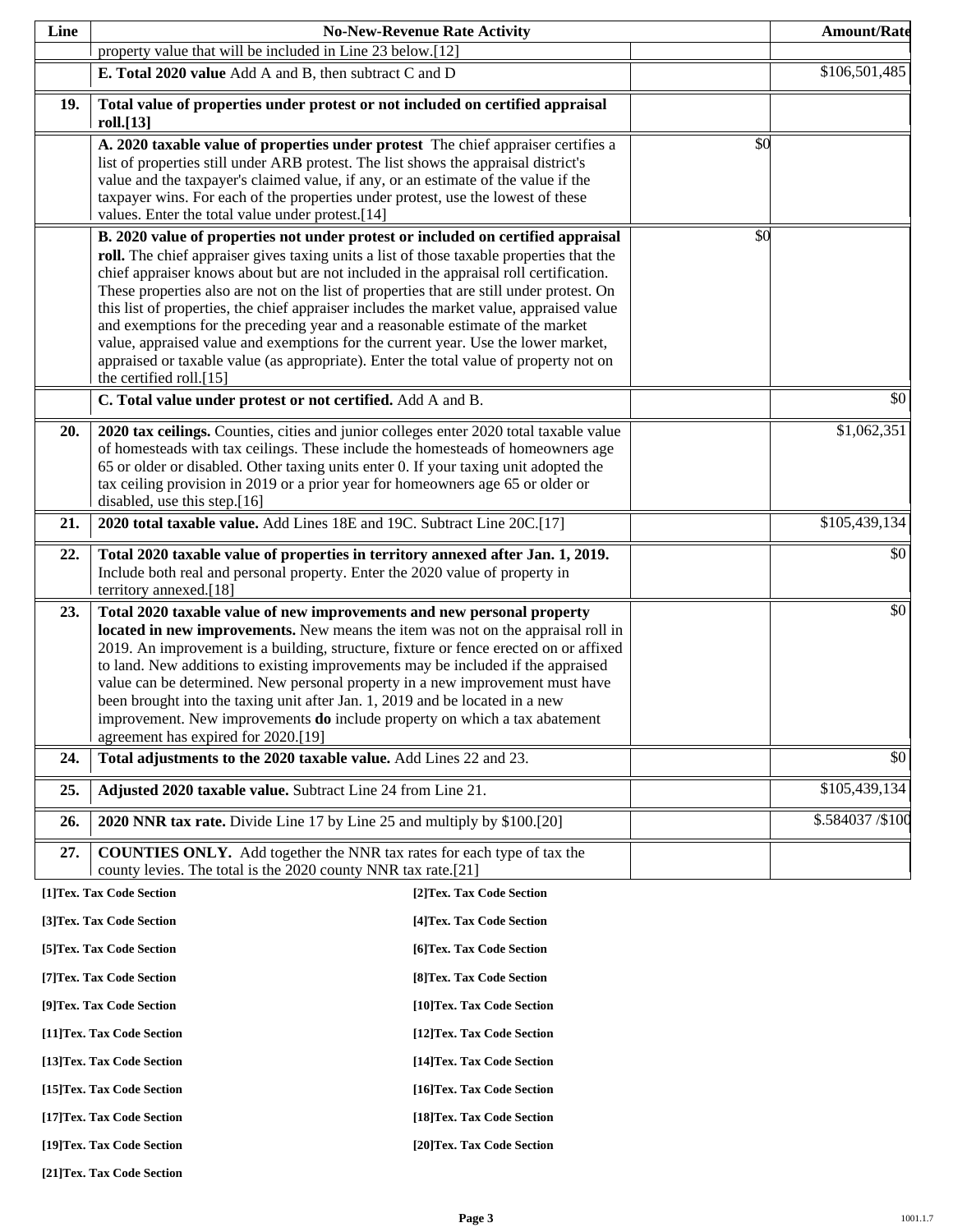## STEP 2: Voter-Approval Tax Rate

The voter-approval tax rate is the highest tax rate that a taxing unit may adopt without holding an election to seek voter approval of the rate. The voter-approval tax rate is split into two separate rates:

1. **Maintenance and Operations (M&O) Tax Rate:** The M&O portion is the tax rate that is needed to raise the same amount of taxes that the taxing unit levied in the prior year plus the applicable percentage allowed by law. This rate accounts for such things as salaries, utilities and day-to-day operations.

2. **Debt Rate:** The debt rate includes the debt service necessary to pay the taxing unit's debt payments in the coming year. This rate accounts for principal and interest on bonds and other debt secured by property tax revenue.

The voter-approval tax rate for a county is the sum of the voter-approval tax rates calculated for each type of tax the county levies. In most cases the voter-approval tax rate exceeds the no-new-revenue tax rate, but occasionally decreases in a taxing unit's debt service will cause the NNR tax rate to be higher than the voter-approval tax rate.

| Line | <b>Voter Approval Tax Rate Activity</b>                                                                                                                                                                                                                                                                                                                                                                                                                                                                                                                                                                                                                                        |          | <b>Amount/Rate</b> |
|------|--------------------------------------------------------------------------------------------------------------------------------------------------------------------------------------------------------------------------------------------------------------------------------------------------------------------------------------------------------------------------------------------------------------------------------------------------------------------------------------------------------------------------------------------------------------------------------------------------------------------------------------------------------------------------------|----------|--------------------|
| 28.  | 2019 M&O tax rate. Enter the 2019 M&O tax rate.                                                                                                                                                                                                                                                                                                                                                                                                                                                                                                                                                                                                                                |          | \$.377159          |
| 29.  | 2019 taxable value, adjusted for actual and potential court-ordered<br>adjustments. Enter the amount in Line 8 of the No-New-Revenue Tax Rate<br>Worksheet.                                                                                                                                                                                                                                                                                                                                                                                                                                                                                                                    |          | 108,447,182        |
| 30.  | Total 2019 M&O levy. Multiply Line 28 by Line 29 and divide by 100.                                                                                                                                                                                                                                                                                                                                                                                                                                                                                                                                                                                                            |          | 409,018            |
| 31.  | Adjusted 2019 levy for calculating NNR M&O rate.                                                                                                                                                                                                                                                                                                                                                                                                                                                                                                                                                                                                                               |          |                    |
|      | A. 2019 sales tax specifically to reduce property taxes. For cities, counties and<br>hospital districts, enter the amount of additional sales tax collected and spent on<br>M&O expenses in 2019, if any. Other taxing units, enter 0. Counties must exclude<br>any amount that was spent for economic development grants from the amount of<br>sales tax spent.                                                                                                                                                                                                                                                                                                               | 220,000  |                    |
|      | B. M&O taxes refunded for years preceding tax year 2019. Enter the amount of<br>M&O taxes refunded in the preceding year for taxes before that year. Types of<br>refunds include court decisions, Tax Code Section 25.25(b) and (c) corrections and<br>Tax Code Section 31.11 payment errors. Do not include refunds for tax year 2019.<br>This line applies only to tax years preceding tax year 2019.                                                                                                                                                                                                                                                                        | 0        |                    |
|      | C. 2019 taxes in TIF: Enter the amount of taxes paid into the tax increment fund<br>for a reinvestment zone as agreed by the taxing unit. If the taxing unit has no 2020<br>captured appraised value in Line 18D, enter 0.                                                                                                                                                                                                                                                                                                                                                                                                                                                     | 0        |                    |
|      | D. 2019 transferred function: If discontinuing all of a department, function or<br>activity and transferring it to another taxing unit by written contract, enter the<br>amount spent by the taxing unit discontinuing the function in the 12 months<br>preceding the month of this calculation. If the taxing unit did not operate this<br>function for this 12-month period, use the amount spent in the last full fiscal year in<br>which the taxing unit operated the function. The taxing unit discontinuing the<br>function will subtract this amount in E below. The taxing unit receiving the function<br>will add this amount in E below. Other taxing units enter 0. | $\left($ |                    |
|      | E. 2019 M&O levy adjustments. Add A and B, then subtract C. For taxing unit<br>with D, subtract if discontinuing function and add if receiving function                                                                                                                                                                                                                                                                                                                                                                                                                                                                                                                        | 220,000  |                    |
|      | F. Add Line 30 to 31E.                                                                                                                                                                                                                                                                                                                                                                                                                                                                                                                                                                                                                                                         |          | 629,018            |
| 32.  | Adjusted 2020 taxable value. Enter the amount in Line 25 of the No-New-<br>Revenue Tax Rate Worksheet.                                                                                                                                                                                                                                                                                                                                                                                                                                                                                                                                                                         |          | 105,439,134        |
| 33.  | 2020 NNR M&O rate (unadjusted) Divide Line 31F by Line 32 and multiply by<br>\$100.                                                                                                                                                                                                                                                                                                                                                                                                                                                                                                                                                                                            |          | 0.596569           |
| 34.  | Rate adjustment for state criminal justice mandate.[23]                                                                                                                                                                                                                                                                                                                                                                                                                                                                                                                                                                                                                        |          |                    |
|      | A. 2020 state criminal justice mandate. Enter the amount spent by a county in the<br>previous 12 months providing for the maintenance and operation cost of keeping<br>inmates in county-paid facilities after they have been sentenced. Do not include any<br>state reimbursement received by the county for the same purpose.                                                                                                                                                                                                                                                                                                                                                | $\theta$ |                    |
|      | B. 2019 state criminal justice mandate Enter the amount spent by a county in the<br>12 months prior to the previous 12 months providing for the maintenance and<br>operation cost of keeping inmates in county-paid facilities after they have been<br>sentenced. Do not include any state reimbursement received by the county for the<br>same purpose. Enter zero if this is the first time the mandate applies                                                                                                                                                                                                                                                              | $\Omega$ |                    |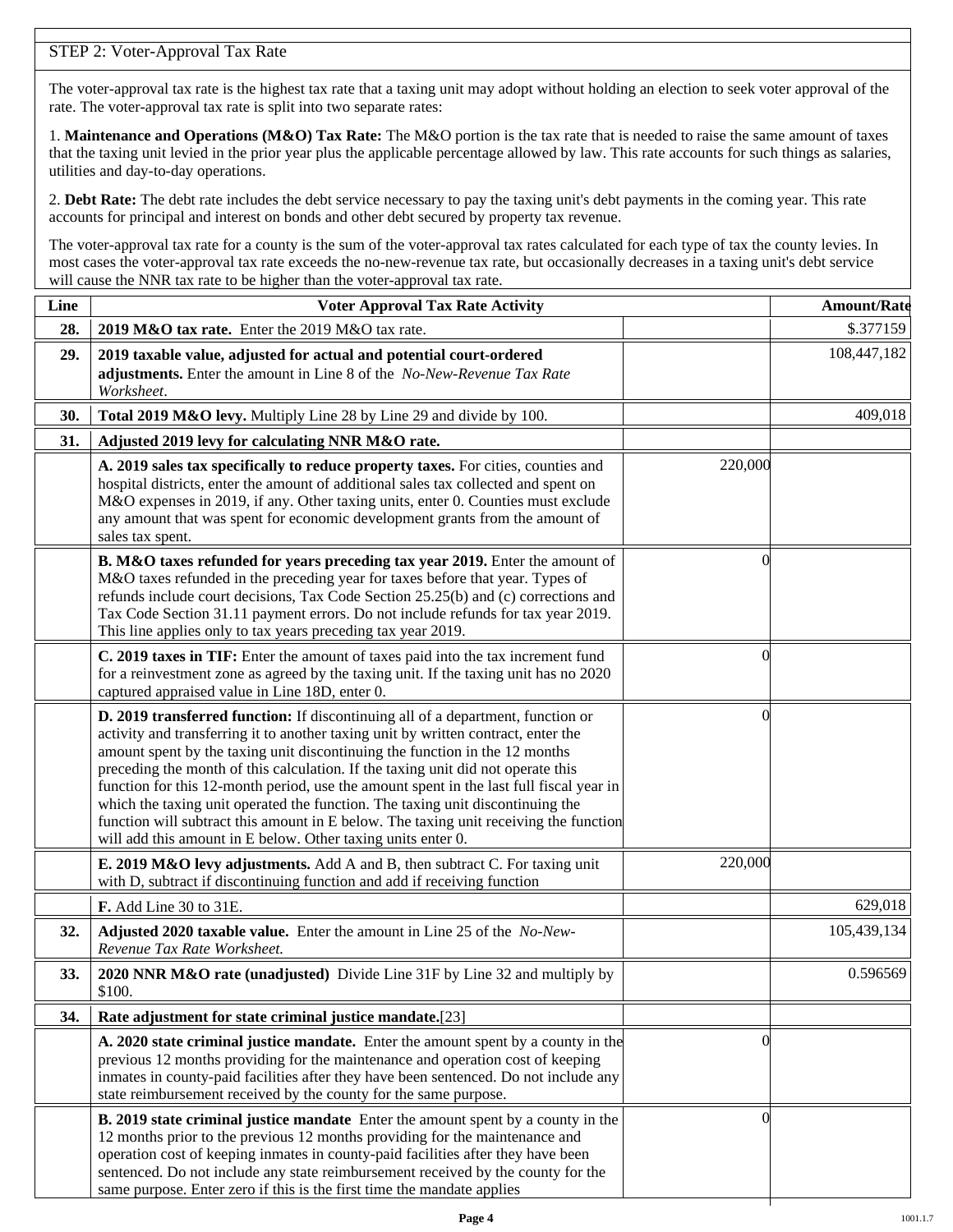| Line | <b>Voter Approval Tax Rate Activity</b>                                                                                                                                                                                                                                                                                                                                                                                                                                                                                                                                                                                                                                                                                                                                                                                                                                                                                                                                                                                                                                        |          | <b>Amount/Rate</b> |
|------|--------------------------------------------------------------------------------------------------------------------------------------------------------------------------------------------------------------------------------------------------------------------------------------------------------------------------------------------------------------------------------------------------------------------------------------------------------------------------------------------------------------------------------------------------------------------------------------------------------------------------------------------------------------------------------------------------------------------------------------------------------------------------------------------------------------------------------------------------------------------------------------------------------------------------------------------------------------------------------------------------------------------------------------------------------------------------------|----------|--------------------|
|      | C. Subtract B from A and divide by Line 32 and multiply by \$100                                                                                                                                                                                                                                                                                                                                                                                                                                                                                                                                                                                                                                                                                                                                                                                                                                                                                                                                                                                                               | 0.000000 |                    |
|      | <b>D.</b> Enter the rate calculated in C. If not applicable, enter 0.                                                                                                                                                                                                                                                                                                                                                                                                                                                                                                                                                                                                                                                                                                                                                                                                                                                                                                                                                                                                          |          | 0.000000           |
| 35.  | Rate adjustment for indigent health care expenditures[24]                                                                                                                                                                                                                                                                                                                                                                                                                                                                                                                                                                                                                                                                                                                                                                                                                                                                                                                                                                                                                      |          |                    |
|      | A. 2020 indigent health care expenditures Enter the amount paid by a taxing unit<br>providing for the maintenance and operation cost of providing indigent health care<br>for the period beginning on July 1, 2019 and ending on June 30, 2020, less any state<br>assistance received for the same purpose                                                                                                                                                                                                                                                                                                                                                                                                                                                                                                                                                                                                                                                                                                                                                                     |          |                    |
|      | B. 2019 indigent health care expenditures Enter the amount paid by a taxing unit<br>providing for the maintenance and operation cost of providing indigent health care<br>for the period beginning on July 1, 2018 and ending on June 30, 2019, less any state<br>assistance received for the same purpose                                                                                                                                                                                                                                                                                                                                                                                                                                                                                                                                                                                                                                                                                                                                                                     |          |                    |
|      | C. Subtract B from A and divide by Line 32 and multiply by \$100                                                                                                                                                                                                                                                                                                                                                                                                                                                                                                                                                                                                                                                                                                                                                                                                                                                                                                                                                                                                               | 0.000000 |                    |
|      | D. Enter the rate calculated in C. If not applicable, enter 0.                                                                                                                                                                                                                                                                                                                                                                                                                                                                                                                                                                                                                                                                                                                                                                                                                                                                                                                                                                                                                 |          | 0.000000           |
| 36.  | Rate adjustment for county indigent defense compensation.[25]                                                                                                                                                                                                                                                                                                                                                                                                                                                                                                                                                                                                                                                                                                                                                                                                                                                                                                                                                                                                                  |          |                    |
|      | A. 2020 indigent defense compensation expenditures. Enter the amount paid by<br>a county to provide appointed counsel for indigent individuals for the period<br>beginning on July 1, 2019 and ending on June 30, 2020, less any state grants<br>received by the county for the same purpose                                                                                                                                                                                                                                                                                                                                                                                                                                                                                                                                                                                                                                                                                                                                                                                   | 0        |                    |
|      | B. 2019 indigent defense compensation expenditures. Enter the amount paid by a<br>county to provide appointed counsel for indigent individuals for the period<br>beginning on July 1, 2018 and ending on June 30, 2019, less any state grants<br>received by the county for the same purpose                                                                                                                                                                                                                                                                                                                                                                                                                                                                                                                                                                                                                                                                                                                                                                                   | 0        |                    |
|      | C. Subtract B from A and divide by Line 32 and multiply by \$100                                                                                                                                                                                                                                                                                                                                                                                                                                                                                                                                                                                                                                                                                                                                                                                                                                                                                                                                                                                                               | 0.000000 |                    |
|      | <b>D.</b> Multiply B by 0.05 and divide by Line 32 and multiply by \$100.                                                                                                                                                                                                                                                                                                                                                                                                                                                                                                                                                                                                                                                                                                                                                                                                                                                                                                                                                                                                      | 0.000000 |                    |
|      | <b>E.</b> Enter the lessor of C and D. If not applicable, enter 0.                                                                                                                                                                                                                                                                                                                                                                                                                                                                                                                                                                                                                                                                                                                                                                                                                                                                                                                                                                                                             |          | 0.000000           |
| 37.  | Rate adjustment for county hospital expenditures.                                                                                                                                                                                                                                                                                                                                                                                                                                                                                                                                                                                                                                                                                                                                                                                                                                                                                                                                                                                                                              |          |                    |
|      | A. 2020 eligible county hospital expenditures Enter the amount paid by the<br>county or municipality to maintain and operate an eligible county hospital for the<br>period beginning on July 1, 2019 and ending on June 30, 2020                                                                                                                                                                                                                                                                                                                                                                                                                                                                                                                                                                                                                                                                                                                                                                                                                                               |          |                    |
|      | <b>B. 2019 eligible county hospital expenditures</b> Enter the amount paid by the county<br>or municipality to maintain and operate an eligible county hospital for the period<br>beginning on July 1, 2018 and ending on June 30, 2019                                                                                                                                                                                                                                                                                                                                                                                                                                                                                                                                                                                                                                                                                                                                                                                                                                        | 0        |                    |
|      | C. Subtract B from A and divide by Line 32 and multiply by \$100                                                                                                                                                                                                                                                                                                                                                                                                                                                                                                                                                                                                                                                                                                                                                                                                                                                                                                                                                                                                               | 0.000000 |                    |
|      | <b>D.</b> Multiply B by 0.08 and divide by Line 32 and multiply by \$100                                                                                                                                                                                                                                                                                                                                                                                                                                                                                                                                                                                                                                                                                                                                                                                                                                                                                                                                                                                                       | 0.000000 |                    |
|      | <b>E.</b> Enter the lessor of C and D, if applicable. If not applicable, enter 0.                                                                                                                                                                                                                                                                                                                                                                                                                                                                                                                                                                                                                                                                                                                                                                                                                                                                                                                                                                                              |          | 0.000000           |
| 38.  | Adjusted 2020 NNR M&O rate. Add Lines 33, 34D, 35D, 36E, and 37E.                                                                                                                                                                                                                                                                                                                                                                                                                                                                                                                                                                                                                                                                                                                                                                                                                                                                                                                                                                                                              |          | 0.596569           |
| 39.  | 2020 voter-approval $M&O$ rate. Enter the rate as calculated by the appropriate<br>scenario below.<br>Special Taxing Unit If the taxing unit qualifies as a special taxing unit, multiply<br>Line 38 by 1.08<br>-or-<br>Other Taxing Unit If the taxing unit does not qualify as a special taxing unit,<br>multiply Line 38 by 1.035.<br>-or-<br><b>Taxing unit affected by disaster declaration</b> If the taxing unit is located in an area<br>declared as disater area, the governing body may direct the person calculating the<br>voter-approval rate to calculate in the manner provided for a special taxing unit.<br>The taxing unit shall continue to calculate the voter-approval rate in this manner<br>until the earlier of 1) the second year in which total taxable value on the certified<br>appraisal roll exceeds the total taxable value of the tax year in which the disaster<br>occurred, and 2) the third tax year after the tax year in which the disaster occurred.<br>If the taxing unit qualifies under this scenario, multiply Line 38 by 1.08. [27] |          | 0.617448           |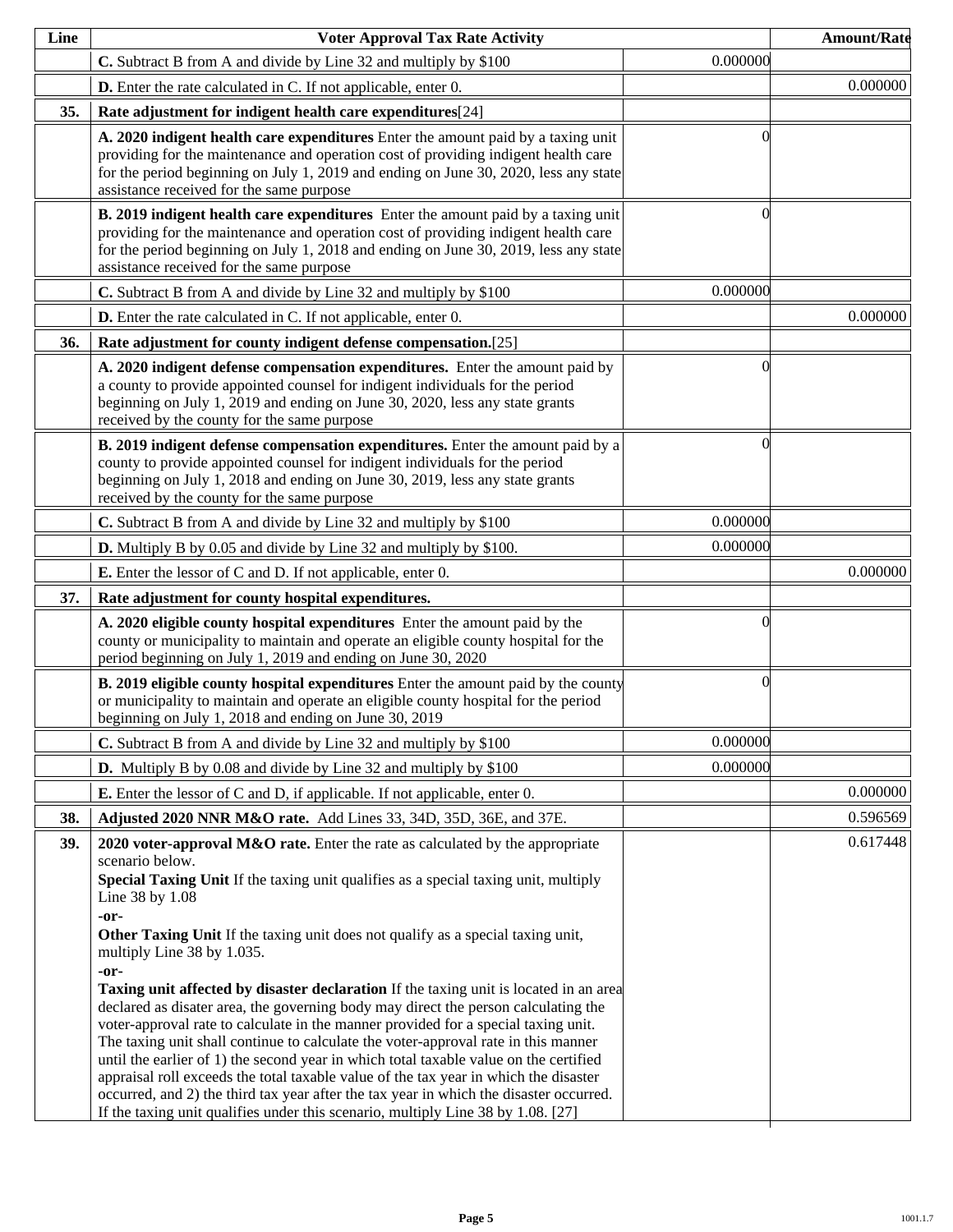| Line | <b>Voter Approval Tax Rate Activity</b>                                                                                                                                                                                                                                                                                                                                             |                | <b>Amount/Rate</b> |
|------|-------------------------------------------------------------------------------------------------------------------------------------------------------------------------------------------------------------------------------------------------------------------------------------------------------------------------------------------------------------------------------------|----------------|--------------------|
| 40.  | Total 2020 debt to be paid with property taxes and additional sales tax<br>revenue. Debt means the interest and principal that will be paid on debts that:<br>(1) are paid by property taxes,<br>(2) are secured by property taxes,<br>(3) are scheduled for payment over a period longer than one year, and<br>(4) are not classified in the taxing unit's budget as M&O expenses. |                |                    |
|      | A. Debt also includes contractual payments to other taxing units that have incurred<br>debts on behalf of this taxing unit, if those debts meet the four conditions above.<br>Include only amounts that will be paid from property tax revenue. Do not include<br>appraisal district budget payments.<br>Enter debt amount                                                          | 0              |                    |
|      | B. Subtract unencumbered fund amount used to reduce total debt.                                                                                                                                                                                                                                                                                                                     | $\Omega$       |                    |
|      | C. Subtract certified amount spent from sales tax to reduce debt(enter zero if<br>none)                                                                                                                                                                                                                                                                                             | 220,000        |                    |
|      | D. Subtract amount paid from other resources                                                                                                                                                                                                                                                                                                                                        | $\blacksquare$ |                    |
|      | E. Adjusted debt Subtract B, C and D from A                                                                                                                                                                                                                                                                                                                                         |                | $-220,000$         |
| 41.  | Certified 2019 excess debt collections Enter the amount certified by the collector.                                                                                                                                                                                                                                                                                                 |                | $\Omega$           |
| 42.  | Adjusted 2020 debt Subtract Line 41 from Line 40E                                                                                                                                                                                                                                                                                                                                   |                | $-220,000$         |
| 43.  | 2020 anticipated collection rate.                                                                                                                                                                                                                                                                                                                                                   |                |                    |
|      | A. Enter the 2020 anticipated collection rate certified by the collector                                                                                                                                                                                                                                                                                                            | 100.00         |                    |
|      | <b>B.</b> Enter the 2019 actual collection rate                                                                                                                                                                                                                                                                                                                                     | 92.00          |                    |
|      | C. Enter the 2018 actual collection rate                                                                                                                                                                                                                                                                                                                                            | 92.00          |                    |
|      | D. Enter the 2017 actual collection rate                                                                                                                                                                                                                                                                                                                                            | 92.00          |                    |
|      | <b>E.</b> If the anticipated collection rate in A is lower than actual collection rates in B, C<br>and D, enter the lowest collection rate from B, C and D. If the anticipated rate in A<br>is higher than at least one of the rates in the prior three years, enter the rate from A.<br>Note that the rate can be greater than 100%.                                               |                | 100.00             |
| 44.  | 2020 debt adjusted for collections. Divide Line 42 by Line 43E.                                                                                                                                                                                                                                                                                                                     |                | $-220,000$         |
| 45.  | 2020 total taxable value. Enter the amount on Line 21 of the No-New-Revenue<br>Tax Rate Worksheet.                                                                                                                                                                                                                                                                                  |                | 105,439,134        |
| 46.  | 2020 debt rate Divide Line 44 by Line 45 and multiply by \$100.                                                                                                                                                                                                                                                                                                                     |                | $-0.208651$        |
| 47.  | 2020 voter-approval tax rate. Add Line 39 and 46.                                                                                                                                                                                                                                                                                                                                   |                | 0.408797           |
| 48.  | <b>COUNTIES ONLY.</b> Add together the voter-approval tax rate for each type of tax<br>the county livies. The total is the 2020 county voter-approval tax rate.                                                                                                                                                                                                                     |                |                    |
|      | STEP 3 NNR Tax Rate and Voter-Approval Tax Rate Adjustments for Additional Sales tAx to Reduce Property Taxes                                                                                                                                                                                                                                                                       |                |                    |

Cities, counties and hospital districts may levy a sales tax specifically to reduce property taxes. Local voters by election must approve imposing or abolishing the additional sales tax. If approved, the taxing unit must reduce its NNR and voter-approval tax rates to offset the expected sales tax revenue.

This section should only be completed by a county, city or hospital district that is required to adjust its NNR tax rate and/or voterapproval tax rate because it adopted the additional sales tax.

| Line | <b>Additional Sales and Use Tax Worksheet</b>                                                                                                                                                                                                                                                                                                                                                | <b>Amount/Rate</b> |
|------|----------------------------------------------------------------------------------------------------------------------------------------------------------------------------------------------------------------------------------------------------------------------------------------------------------------------------------------------------------------------------------------------|--------------------|
| 49.  | <b>Taxable sales.</b> For taxing units that adopted the sales tax in November 2019 or May<br>2020, enter the Comptroller's estimate of taxable sales for the previous four<br>quarters [32]. Estimates of taxable sales may be obtained through the Comptroller's<br>Allocation Historical Summary webpage. Taxing units that adopted the sales tax<br>before November 2019, skip this line. | $\Omega$           |
| 50.  | <b>Estimated sales tax revenue.</b> Counties exclude any amount that is or will be spent<br>for economic development grants from the amount of estimated sales tax<br>revenue. $[33]$<br>Taxing units that adopted the sales tax in November 2019 or in May 2020.                                                                                                                            | 198.841            |
|      | Multiply the amount on Line 49 by the sales tax rate (.01, .005 or .0025, as<br>applicable) and multiply the result by $.95$ [34] -or-                                                                                                                                                                                                                                                       |                    |
|      | Taxing units that adopted the sales tax before November 2019. Enter the sales<br>tax revenue for the previous four quarters. Do not multiply by .95.                                                                                                                                                                                                                                         |                    |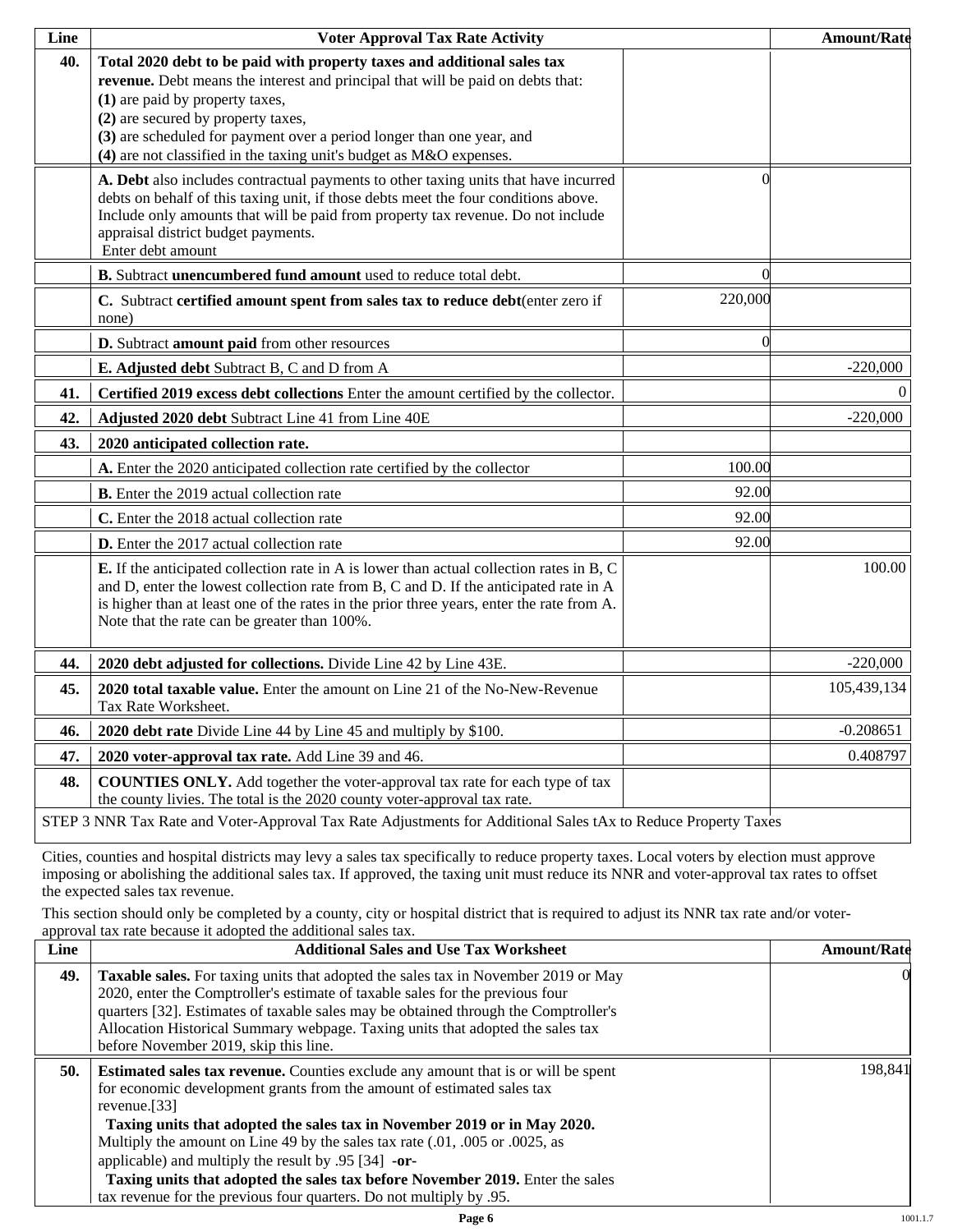| Line | <b>Additional Sales and Use Tax Worksheet</b>                                                                                                                                                                                             | <b>Amount/Rate</b> |
|------|-------------------------------------------------------------------------------------------------------------------------------------------------------------------------------------------------------------------------------------------|--------------------|
| 51.  | <b>2020 total taxable value.</b> Enter the amount from Line 21 of the <i>No-New-Revenue</i><br>Tax Rate Worksheet                                                                                                                         | 105,439,134        |
| 52.  | Sales tax adjustment rate. Divide Line 50 by Line 51 and multiply by \$100.                                                                                                                                                               | 0.188584           |
| 53.  | 2020 NNR tax rate, unadjusted for sales tax $[35]$ . Enter the rate from Line 26 or<br>27, as applicable, on the No-New-Revenue Tax Rate Worksheet.                                                                                       | \$.584037          |
| 54.  | 2020 NNR tax rate, adjusted for sales tax.<br>Taxing units that adopted the sales tax in November 2019 or in May 2020.<br>Subtract Line 52 from Line 53. Skip to Line 55 if you adopted the additional sales<br>tax before November 2019. | \$.584037          |
| 55.  | 2020 voter-approval tax rate, unadjusted for sales tax. [36] Enter the rate from<br>Line 47 or Line 48 as applicable, of the Voter-Approval Tax Rate<br>Worksheet                                                                         | 0.408797           |
| 56.  | 2020 voter-approval tax rate, adjusted for sales tax.<br>Subtract Line 52 from Line 55.<br>[38]Tex. Tax Code Section<br>[37]Tex. Tax Code Section                                                                                         | 0.220213           |

#### STEP 4: Additional Rollback Protection for Pollution Control

A taxing unit may raise its rate for M&O funds used to pay for a facility, device or method for the control of air, water or land pollution. This includes any land, structure, building, installation, excavation, machinery, equipment or device that is used, constructed, acquired or installed wholly or partly to meet or exceed pollution control requirements. The taxing unit's expenses are those necessary to meet the requirements of a permit issued by the Texas Commission on Environmental Quality (TCEQ). The taxing unit must provide the tax assessor with a copy of the TCEQ letter of determination that states the portion of the cost of the installation for pollution control.

This section should only be completed by a taxing unit that uses M&O Funds to pay for a facility, device or method for the control of air, water or land pollution.

This section should only by completed by a taxing unit that uses M&O funds to pay for a facility, device or method for the control of air, water or land pollution.

| Line | <b>Activity</b>                                                                                                                                                                                                                                    | <b>Amount/Rate</b>      |
|------|----------------------------------------------------------------------------------------------------------------------------------------------------------------------------------------------------------------------------------------------------|-------------------------|
| 57.  | Certified expenses from the Texas Commission on Environmental Quality (TCEQ). Enter the amount<br>certified in the determination letter from TCEQ [37]. The taxing unit shall provide its tax assessor-collector<br>with a copy of the letter.[38] | $\vert \$\text{0}\vert$ |
| 58.  | <b>2020 total taxable value.</b> Enter the amount from Line 21 of the No-New-Revenue Tax Rate Worksheet.                                                                                                                                           | \$105,439,134           |
| 59.  | <b>Additional rate for pollution control.</b> Divide Line 57 by Line 58 and multiply by \$100.                                                                                                                                                     | 0.000000                |
| 60.  | 2020 voter-approval tax rate, adjusted for pollution control. Add Line 59 to one of the following lines<br>(as applicable): Line 47, Line 48 (counties) or Line 56 (taxing units with the additional sales tax).                                   | 0.220213                |

**[37]Tex. Tax Code Section [38]Tex. Tax Code Section**